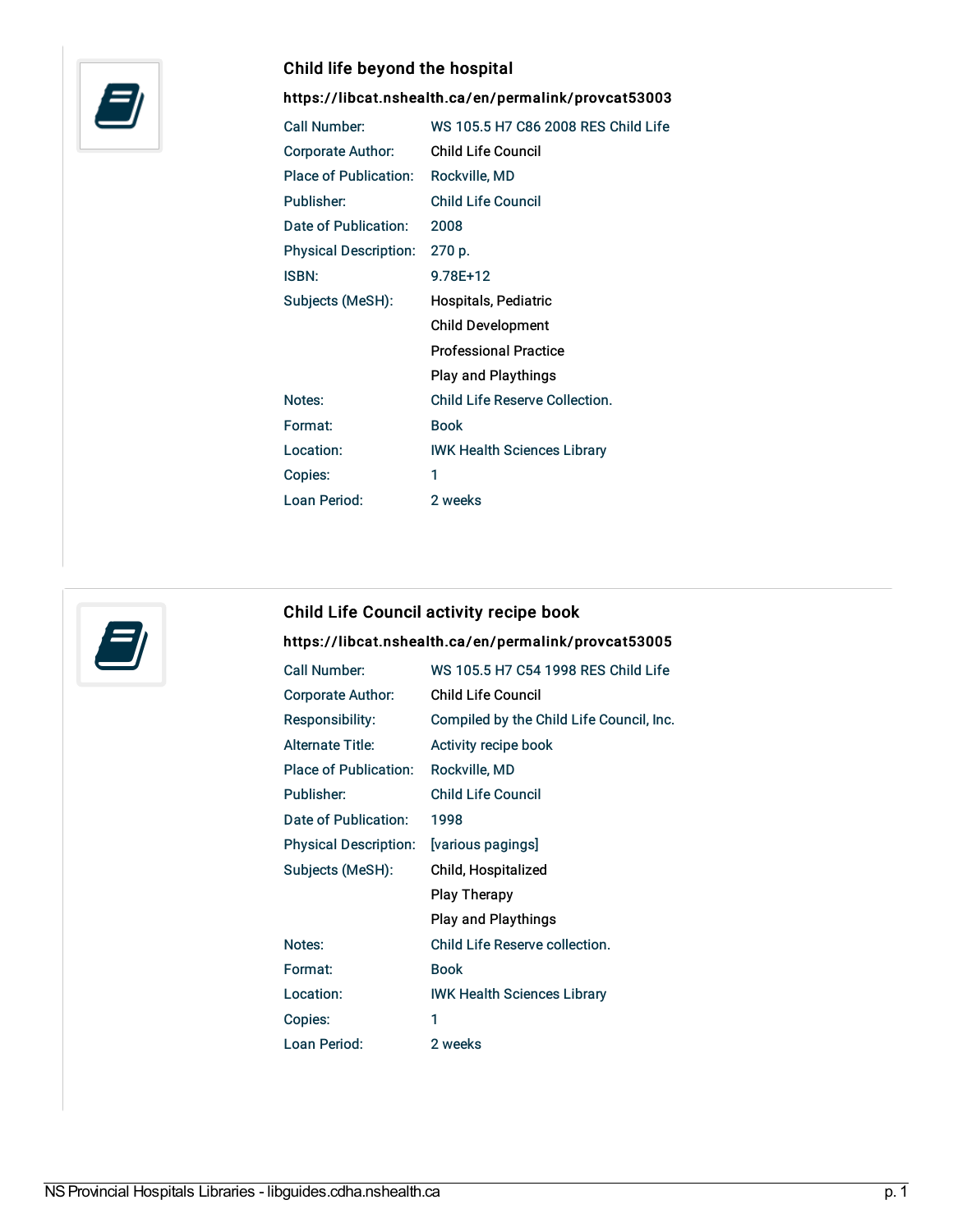

# Guidelines for the development of child life programs in health care settings

# <https://libcat.nshealth.ca/en/permalink/provcat53474>

| Call Number:                 | WS 105.5 H7 G7 2006                                                 |  |
|------------------------------|---------------------------------------------------------------------|--|
| Corporate Author:            | <b>Child Life Council</b>                                           |  |
| Edition:                     | 4th ed.                                                             |  |
| <b>Place of Publication:</b> | Rockville, MD                                                       |  |
| Publisher:                   | <b>Child Life Council</b>                                           |  |
| Date of Publication:         | 2006                                                                |  |
| <b>Physical Description:</b> | various pagings                                                     |  |
| Subjects (MeSH):             | Child, Hospitalized                                                 |  |
|                              | Play Therapy                                                        |  |
|                              | Hospitals, Pediatric                                                |  |
| Notes:                       | Child Life resource, place in Health Sciences Library, August 2008. |  |
| Format:                      | <b>Book</b>                                                         |  |
| Location:                    | <b>IWK Health Sciences Library</b>                                  |  |
| Copies:                      | $\overline{2}$                                                      |  |
| Loan Period:                 | 2 weeks                                                             |  |



# Making ethical decisions in child life practice

#### <https://libcat.nshealth.ca/en/permalink/provcat53750>

| <b>Call Number:</b>          | WS 105.5 H7 K43 2000                                                  |
|------------------------------|-----------------------------------------------------------------------|
| Author:                      | Klein, Doris L.                                                       |
| Corporate Author:            | <b>Child Life Council</b>                                             |
| Place of Publication:        | Rockville, MD                                                         |
| Publisher:                   | Child Life Council, Inc.                                              |
| Date of Publication:         | 2000                                                                  |
| <b>Physical Description:</b> | 52 p.                                                                 |
| Subjects (MeSH):             | <b>Child Health Services - ethics</b>                                 |
|                              |                                                                       |
|                              | Decision Making - ethics                                              |
|                              | Ethics, Professional                                                  |
|                              | Child Welfare - ethics                                                |
| Notes:                       | Child Life resource, placed in Health Sciences Library, August, 2008. |
| Format:                      | <b>Book</b>                                                           |
| Location:                    | <b>IWK Health Sciences Library</b>                                    |
| Copies:                      | 1                                                                     |